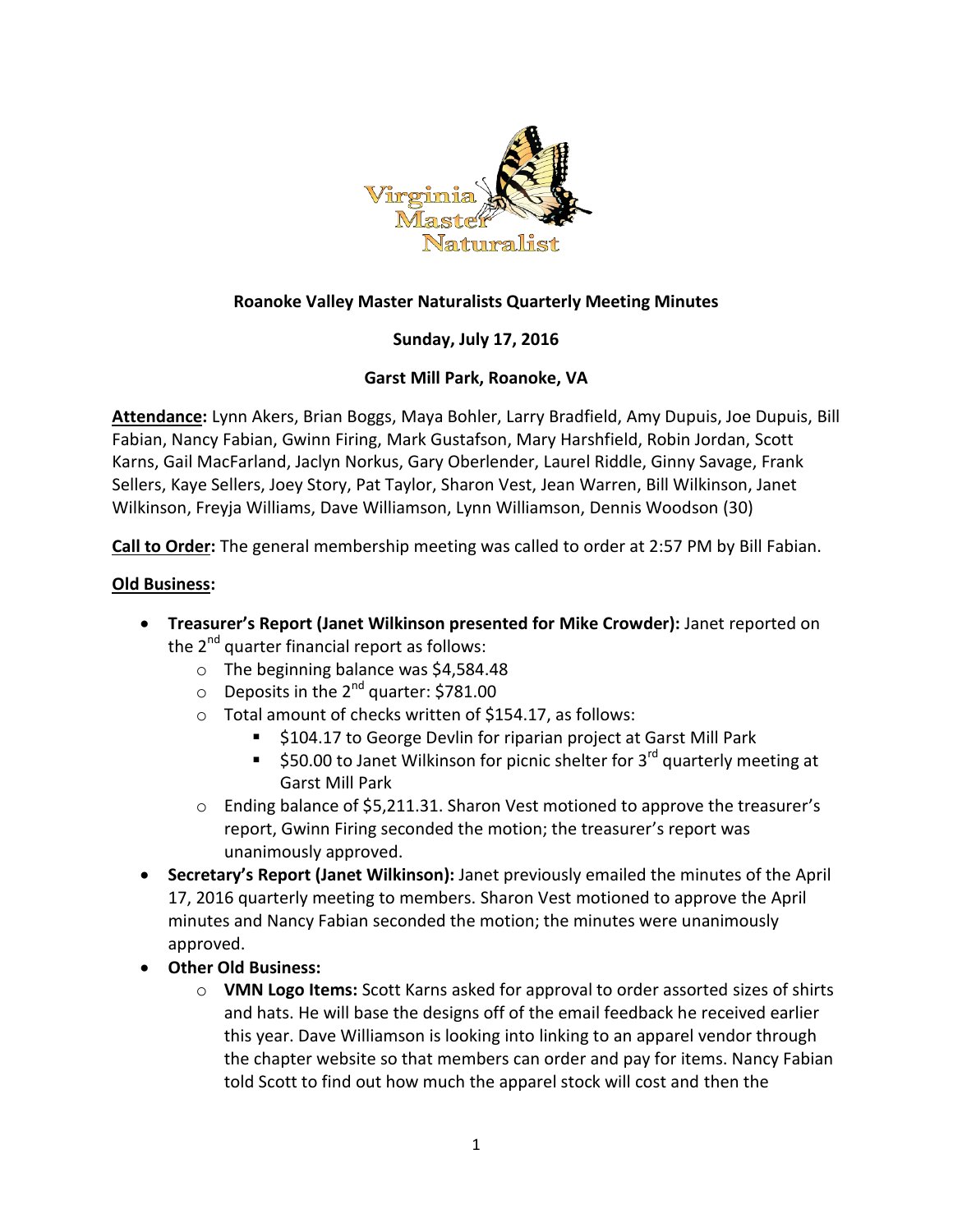executive committee can approve the expenditure. Scott can ask the treasurer to write a check to cover the cost of the items.

#### **Subcommittee Reports:**

- o **Membership/Marketing Committee (Dave Williamson):** Bill Fabian introduced Dave Williamson as the new chair for membership/marketing. Dave said that the chapter website is constantly being improved and that he and Brian Boggs have some additional ideas to publicize our chapter that they will be implementing.
- o **Curriculum Committee (Nancy Fabian):** Twenty-five trainees completed this year's training course. Some trainees have not taken the practical exam yet. Bill Fabian stated that those who missed over the maximum number of classes are invited to take those classes during the next training class, starting in February 2017.
- o **Projects Committee (Robin Jordan):**
	- **Roanoke Appalachian Trail Club Volunteer Opportunities:** Robin Jordan reported that in June there was a successful McAfee's Knob Task Force Ridge Runner training. There are now enough volunteers that they are considering expanding the program to put Ridge Runners at Dragon's Tooth. Robin reminded everyone that the Task Force reports to the Appalachian Trail Conservancy, which provides training and keeps statistics on the trails. Scott Karns reminded everyone there is a meet up page where information/events are shared about the Task Force.
	- **Garst Mill Park:** The riparian buffer planting project continues to have needs for ongoing maintenance. George Devlin sent along Splash Valley/Green Ridge passes that were from Roanoke County as a thank you for help with projects. The passes were placed on a table for members to pick up at the end of the meeting.
	- **Harvey's Knob:** Robin Jordan has requested to be added to the Facebook page for Harvey's Knob so that she will get updates and will be able to let members know what is going on at Harvey's Knob. Bill Fabian said that Mike Crowder checks on Harvey's Knob periodically and takes care of any needs he discovers. The annual hawk migration was mentioned as a volunteer opportunity—you do not have to be an expert on hawks in order to help. There is a guide available on the chapter website that helps with hawk identification.
	- **Center in the Square:** Freyja Williams reminded members that there are opportunities available for volunteer hours at CITS. Volunteers are needed for the tank team in the atrium, the touch tank/river room, and the butterfly garden. The Science Museum can really use our help, especially on weekends. Contact Freyja or the CITS volunteer coordinator for more information. Bill Fabian asked if parking is still free for volunteers and Freyja said it is.
	- **Roanoke City/Save Our Streams Rain Barrel Workshops:** Gail MacFarland reported that Joey Story and she attended rain barrel making workshops. There are sessions available at the Salem Public Library,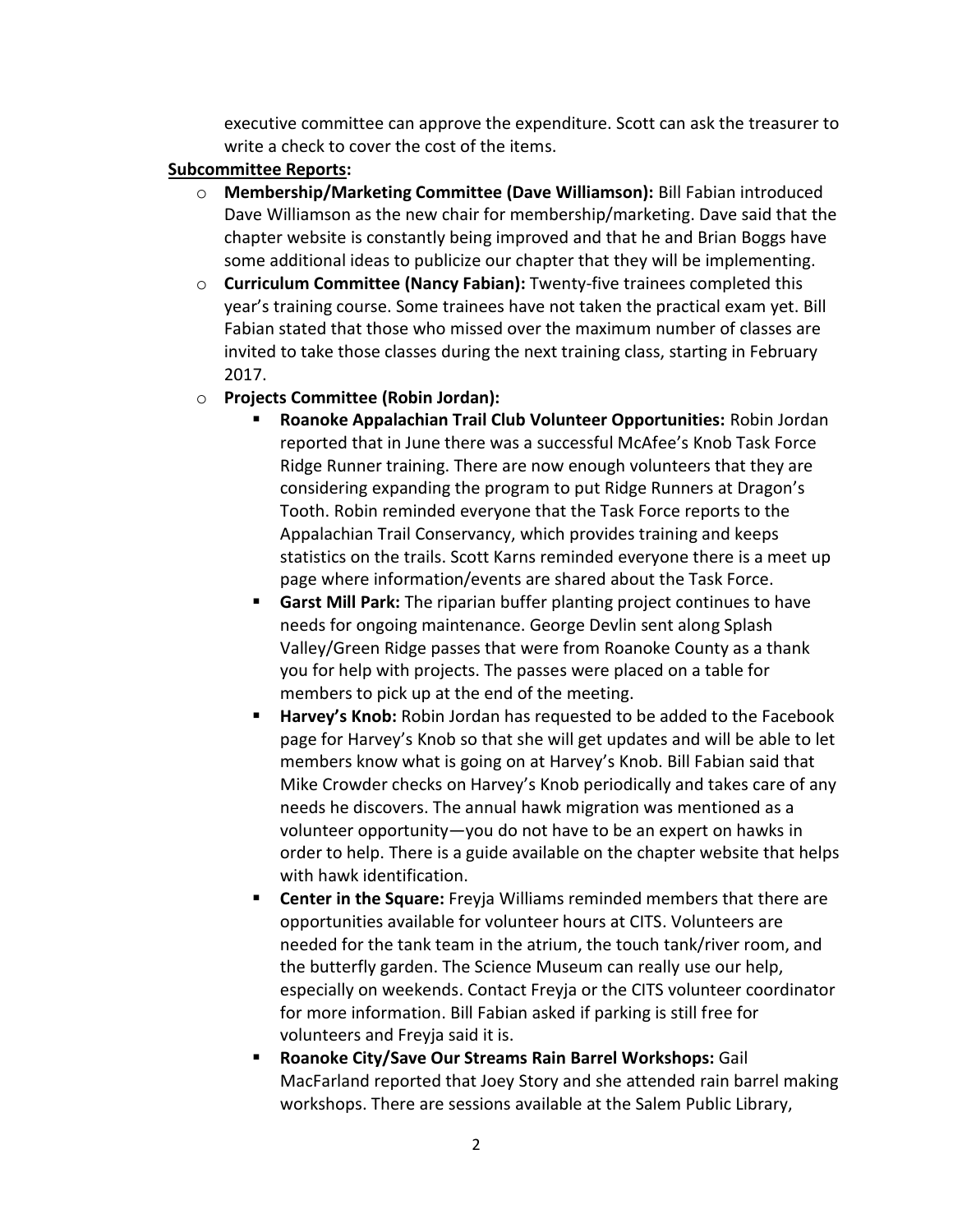which are free, for up to 20 people. The materials for the rain barrel project are provided. There are also opportunities with Roanoke City Stormwater to become a rain barrel trainer. There is also Save Our Streams training upcoming and there is currently a special focus on Roanoke City streams.

- **Friends of the Blue Ridge Parkway:** Dave and Lynn Williamson reported that they have been volunteering with Friends to clean trails and campgrounds and performing other activities. There is a website for Friends on which volunteer opportunities can be found.
- **Bluebird Monitoring at Hanging Rock Trail:** Joe Dupuis reported that he has been monitoring bluebirds along the Hanging Rock Trail. Bill Fabian said he will update the VMN system to reflect bluebird monitoring as a broad category (it is currently location-specific).
- **Botetourt County May Day:** Dennis Woodson reported that he worked a May Day event in Botetourt County a couple of years ago with Denny McCarthy, the previous chapter advisor. Dennis thought it was a great event, especially since every  $4<sup>th</sup>$  grader in the county attends. There are different educational stations through which the students rotate. Since Denny has moved, Robin Jordan will contact the Salem Department of Forestry office to find out about this event.
- **Happy Hollow/Birding and Wildlife Trail Adoption:** Sharon Vest talked about opportunities at Happy Hollow, which in the past have included pruning overgrown azaleas, usually in early spring. There is also the opportunity for trail maintenance throughout the year. Sharon participated in a VMN webinar put on by Department of Game and Inland Fisheries about adopting birding/wildlife trails. There are a large number of trails in the Roanoke Valley, and maybe the chapter could adopt one or more. The commitment is to check on the trails several times per year using a checklist that discusses birds, amphibians, wildlife, trail condition, etc. Sharon will check with DGIF for further details about this program.
- **Winter Feeder Watch:** According to Sharon Vest, for \$18/year, one can join feeder watch through Cornell University and report on what birds visit one's backyard feeder from November – April. This is a great way to get volunteer citizen science hours. Data collection includes general information about the weather conditions and what birds were spotted during what time period. Cornell will take as much or as little data as one is willing to submit. Bill Fabian said that the kit one receives from Cornell upon signing up is worthwhile and includes some good resources.
- **eBird:** Gwinn Firing stated that eBird has a new feature whereby one can be assigned a 9 square mile block of land through the Virginia bird breeding atlas to regularly monitor. There are 4,200 blocks in Virginia. The count is mainly concerned with June and July and focuses on nesting, feeding behaviors, etc. The data from this citizen science effort helps the state obtain grants for further work. Gwinn recommended linking to the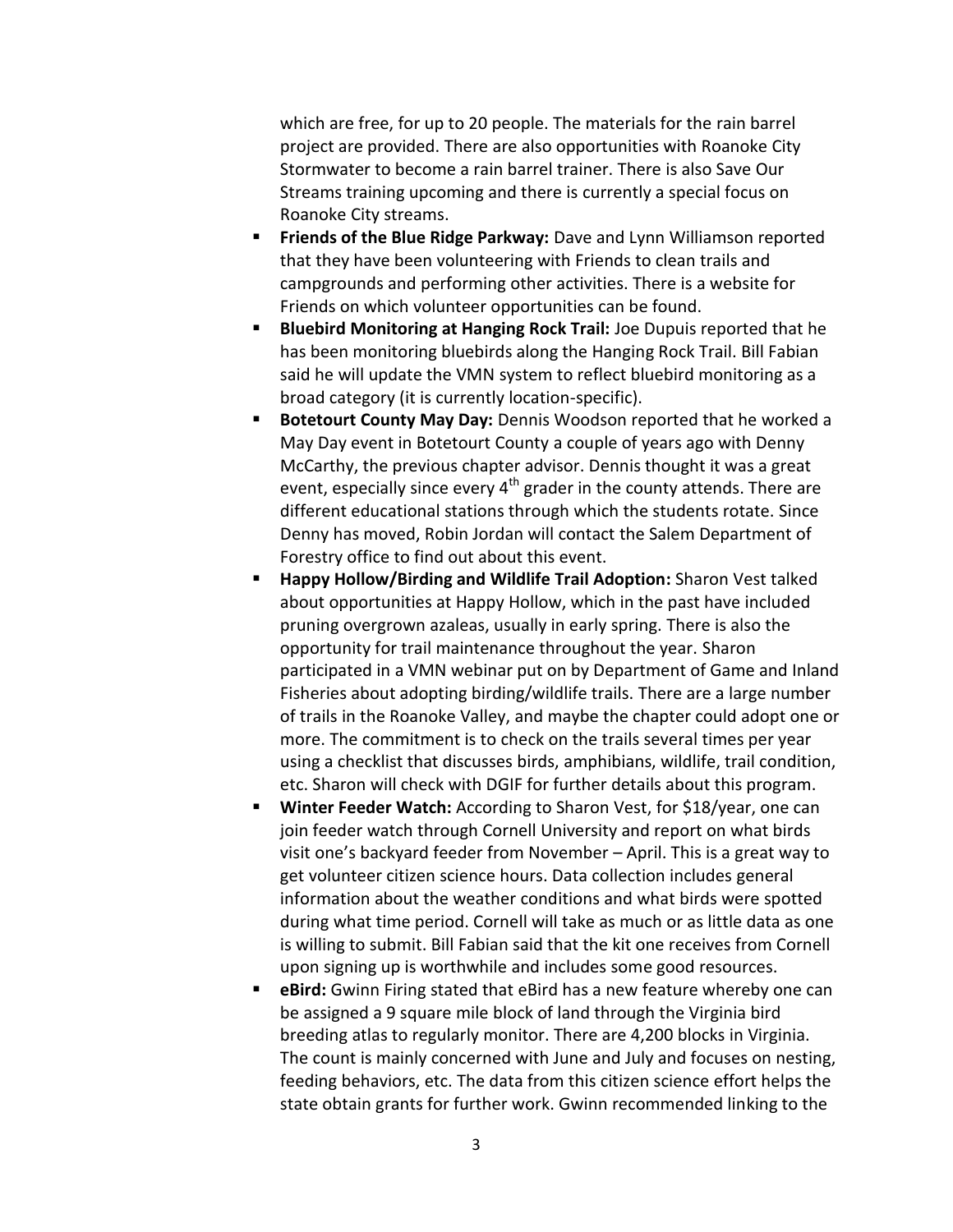Virginia bird breeding atlas for everyone who is using eBird. The contact is Ashley Peele, [ashpeele@vt.edu,](mailto:ashpeele@vt.edu) vabba2.org. Bill Fabian said there was an article in the Roanoke Times recently about the birding atlas.

 **Advanced Training Committee Report (Bill Fabian):** Bill said that Gail MacFarland is stepping down as chair of the advanced training committee. Gail confirmed this and said that she does not have any continuing education planned for the October meeting. Bill asked if anyone will step up to chair advanced training, and Scott Karns volunteered. Scott will coordinate advanced training and continuing education in conjunction with quarterly general membership meetings or as field trips. Ideas for continuing education included tree identification (especially winter tree ID, as presented previously by Toni Pepin) and wetlands ecology, also presented by Toni Pepin.

### **New Business:**

- **Go Outside Festival:** Janet Wilkinson informed that group that this year's Go Outside Festival is being held October 14-16, 2016. Janet is willing to organize the logistics for the booth if someone else is willing to coordinate the activity(ies). The activity(ies) is/are necessary in order for the chapter to get the discounted booth rate of \$50. Since the application is due August 1, time is of the essence. Robin Jordan agreed to handle the activity(ies) and is thinking about an activity that Department of Environmental Quality has available, "Bug Rocks", rocks that have bugs painted on them, like what would be found in the rivers and streams in our area. Robin and Janet will work together to plan the activity(ies) and to apply for a booth space for Go Fest.
- **Date Change for 4th Quarterly Meeting:** Bill Fabian stated that since Go Fest is still ongoing on October 16, there has been an email proposal to change the meeting date to either October 9 or 23. Janet Wilkinson requested October 9 in case there are any last minute details for Go Fest, this gives a chance for us to meet prior to the event. The date change to October 9 was unanimously approved.
- **Statewide VMN Conference:** The Blue Ridge Foothills and Lakes Chapter are hosting the state VMN meeting at Smith Mountain Lake from August 26-28. We have a number of members who are volunteering to help at the conference and a number of members attending the conference.
- **VMN Conference Photo Contest:** Bill Fabian said our chapter has two members interested in entering photos into the photo contest at the conference, but our chapter can only have one submission per category. There were three entries for the flora/fauna category, two by Joe Dupuis and one by Robin Jordan. Upon vote, Robin's photo of a hooded warbler will be entered. In the landscape category, Joe Dupuis' "September Morning" will be entered.
- **Save Our Streams:** Bill Fabian reports that the chapter has two SOS sampling kits available, although they are incomplete. There need to be dowels added and 36 inch square white sheets, along with ice cube trays and thermometers. Nancy confirmed the possibility of reimbursement by the Isaac Walton League for supplies. Joey Story and Robin Jordan claimed the two kits, as they will be regularly performing SOS monitoring.